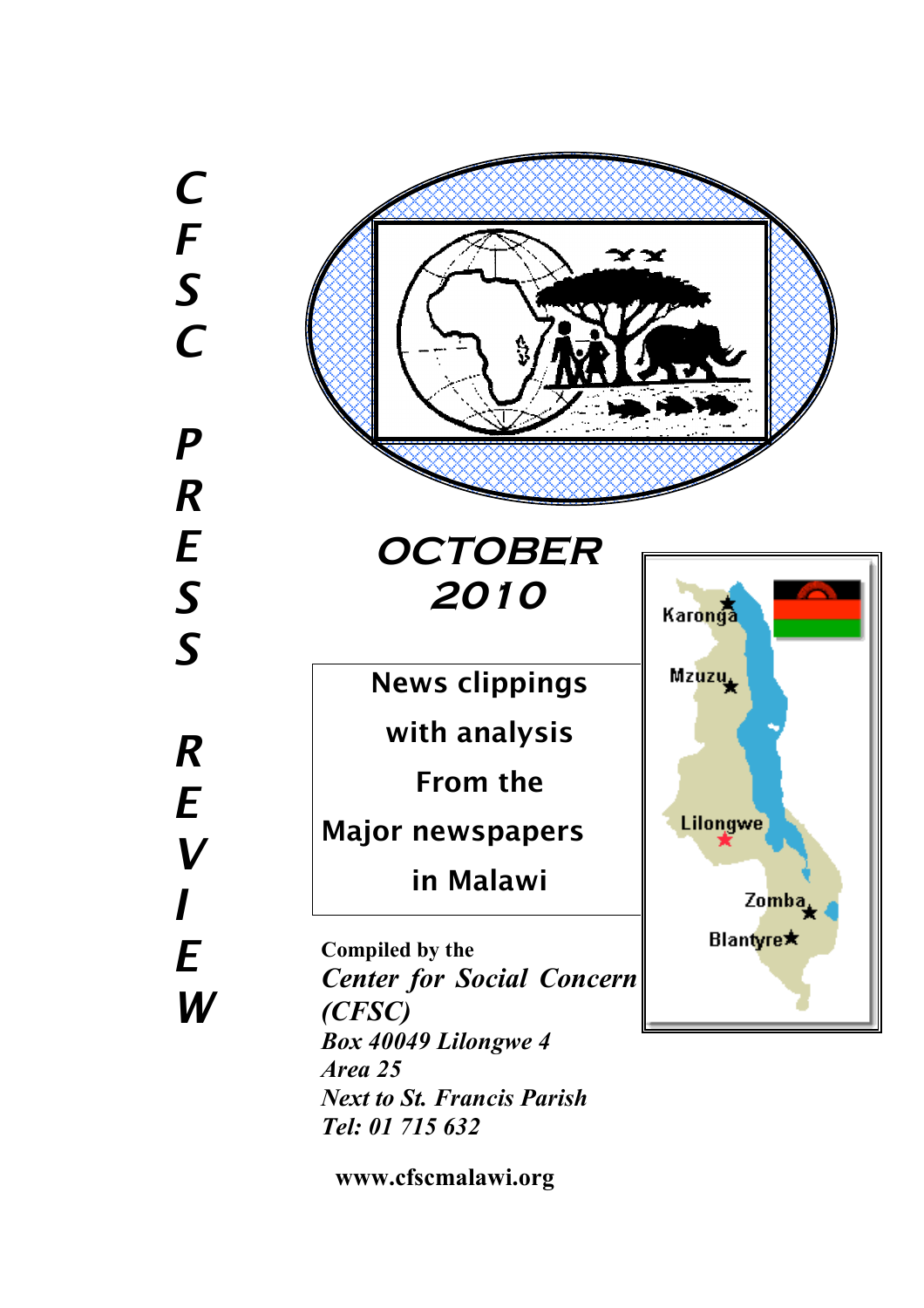# **LIST OF NEWSPAPERS REVIEWED**

*Daily Times Malawi News* *The Weekend Nation The Guardian*

*The Sunday Times Nation on Sunday*

*The Nation*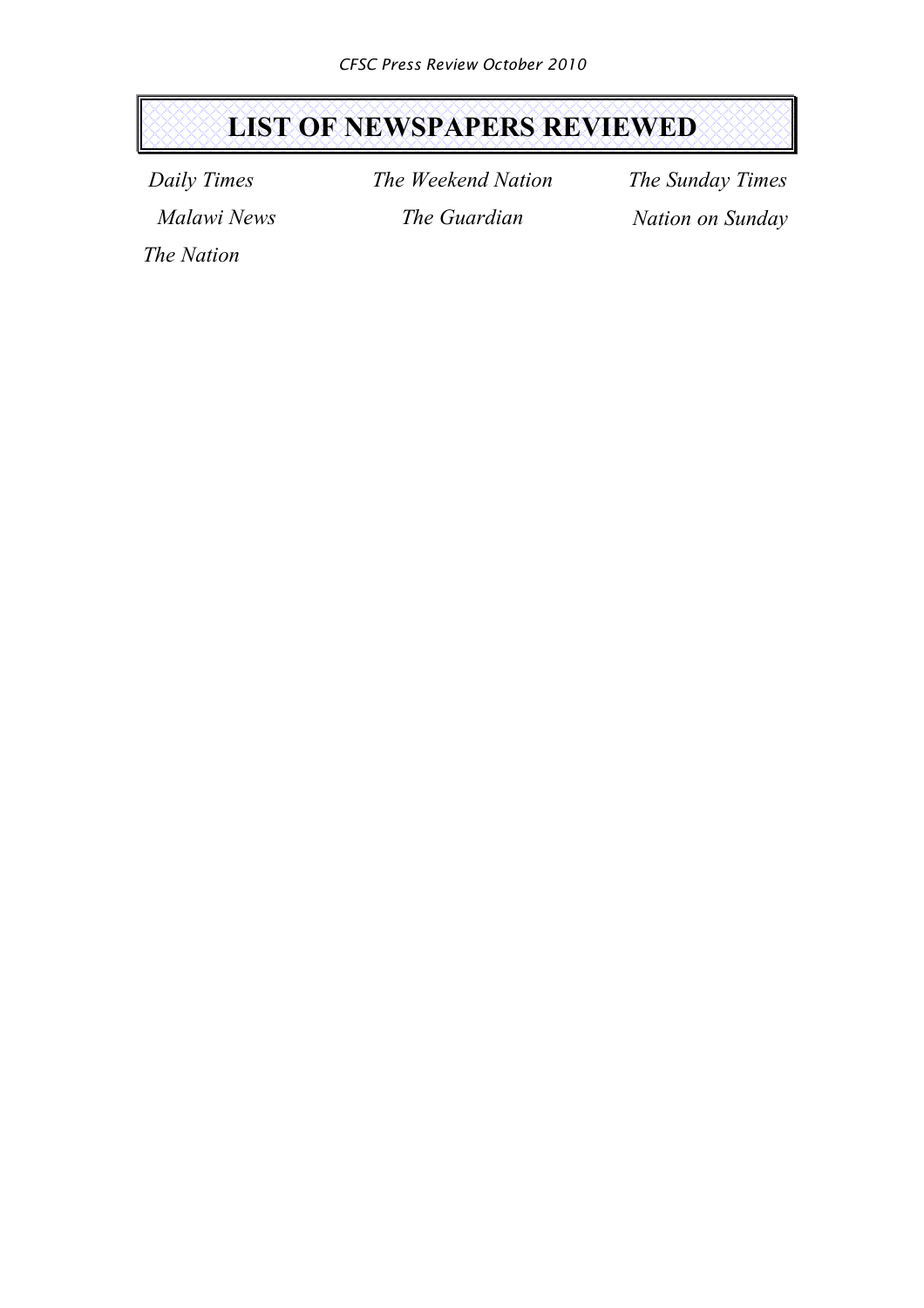# **PREVIEW**

It is now becoming an annual occurrence to have fuel shortages in the cities. Late last year motorists had to spend hours just to buy petrol and diesel. It was estimated that people lost a lot of businesses because of the shortage.

This time around the situation is the same but as usual government is not giving out any convincing answers. The government's spokesperson has at different times pushed the blame to others saying fuel tankers are stuck at Zambezi Bridge much to the annoyance of Mozambican authorities.

The fact that government authorities are not coming up with a good explanation on the fuel shortage situation has left room for people to speculate. While some are saying the shortage is as a result of forex shortage because government cannot pay suppliers, others are saying it is government's problem for failing to plan on the availability of fuel.

No one can be blamed for having an opinion because in a democratic Malawi there are rights for all to express himself or herself. Now having to face the same problem every year-end will cause frustrations among Malawians.

The moment fuel is scarce in Malawi production goes down even for white-collar jobs. Even managers have to spend hours on queue the moment they have knowledge of the availability of fuel at any petrol station. People fail to fully concentrate on their jobs if they know they have no fuel in their cars to take them home after work.

For transporters it is even worse because the days they spend without fuel means no business. The situation is even worse especially in this time of the subsidized farm input program. Therefore the shortage needs a quick intervention.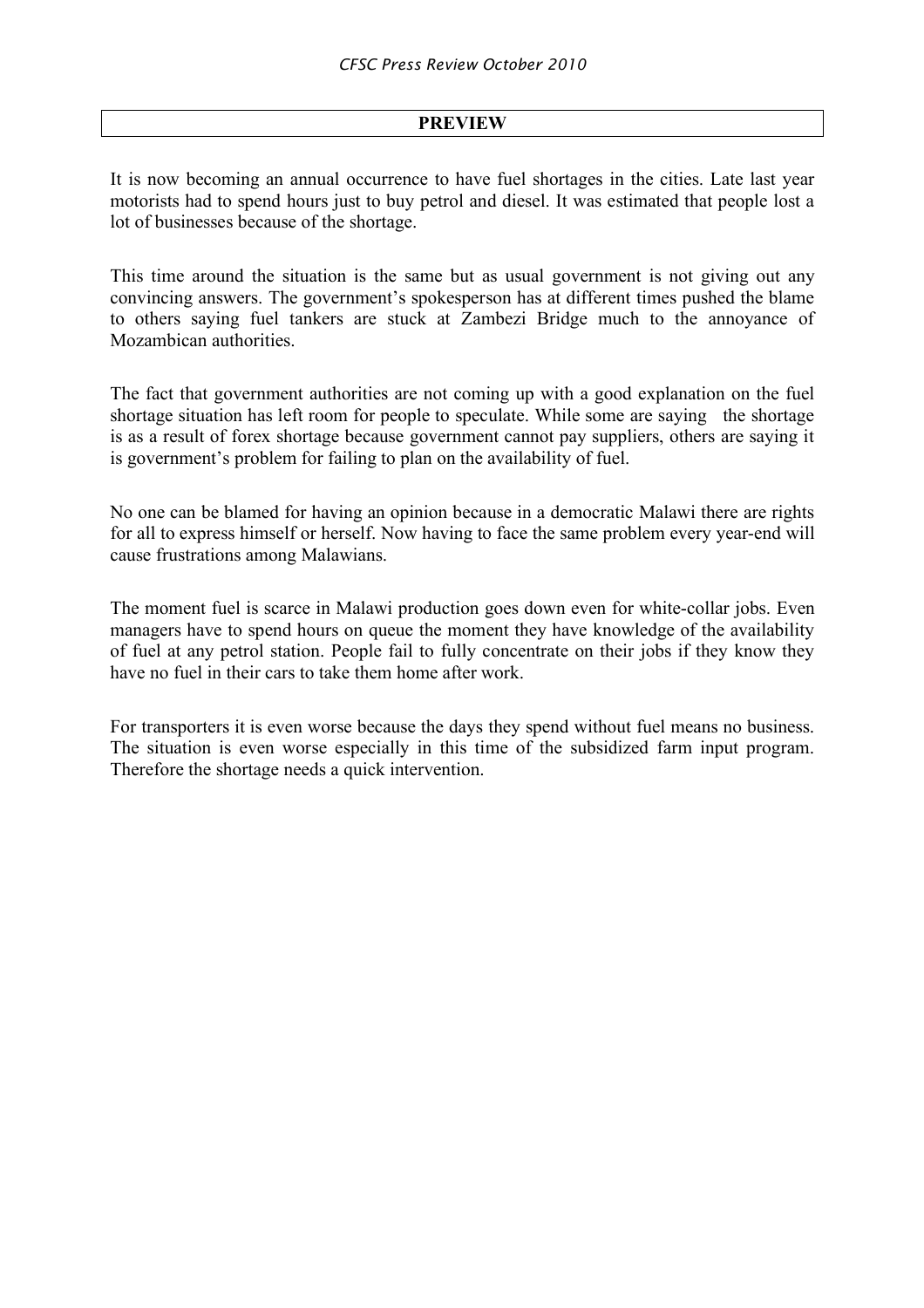# **POLITICS**

The ruling Democratic Progressive Party DPP in October got all the seats during the bye elections that were conducted in Mangochi-Malombe and Dowa-South East constituencies. Surprisingly these areas are the ones that were formerly well known for being strongholds of the United Democratic Front UDF and Malawi Congress Party MCP respectively. At one point the UDF used to call Mangochi district its bedroom where no other party would find a seat. And the Central region is well known for being the heartland of MCP. But the byeelection results have shown that things have changed.

Some political analysts have noted that the opposition party needs to do a lot of soul searching to find out why they did not get what should have been an automatic seat. The result could mean that people have lost trust in their parties. With some years to the general elections, parties should treat these results as a wake up call, if they are to make it in the 2014 general elections. People's memories are still fresh of how the MCP chased 2 of its high profile members instead of welcoming them back in the party. One of the victims Chris Daza was chased for aspiring to become president of the MCP. It should be noted that while some people feel time is up for John Tembo, others think no one should oppose the big guy. To them whoever opposes the MCP leader is a traitor and has no room in the party.

**Latest information from the MCP taskforce has shown that the party is asking comedian artists Michael Usi to be the party's running mate in the 2014 general election as vice president. Usi has never been known to be a politician, but the comedian has said he is happy with what he is doing at ADRA Malawi. Some people are wondering why the party is going for candidates outside the party when it has other young people of great potential within the party.**

All seems not be well in the UDF camp. The sudden announcement by the Atupele Muluzi, son to former president of Malawi who was also chairman and sole financier of the UDF that he would like to lead the party has opened a wrangle among the members. Secretary General Kennedy Makwangwala has made it clear that he is not happy with the former chairman pushing his son to lead the UDF. Makwangwala thinks Muluzi is the one who is behind Atupele's sudden interest in leading the party. Before he publicly announced his retirement from the UDF, Muluzi single-handedly appointed Friday Jumbe as the party's leader. According to experts whatever is happening in the UDF will not build the party but will instead ruin what the members have tried to build up. The leaders need to take a lot care.

President Bingu wa Mutharika in October extended an olive branch to the leaders of the Livingstonia synod who have not been on good terms with the Malawi leader. On several occasions the religious leaders from the synod have openly criticized the president and his government. One of the things is the way government reintroduced the equitable access (or quota) system of selecting students into public institutions of higher learning. The Synod strongly felt the system was targeting the northern region a thing the government denied. As if this is not enough the synod feels Mutharika who got massive support from the region has not done much to develop the region.

Government has always criticized the synod for not following proper channels in their attempt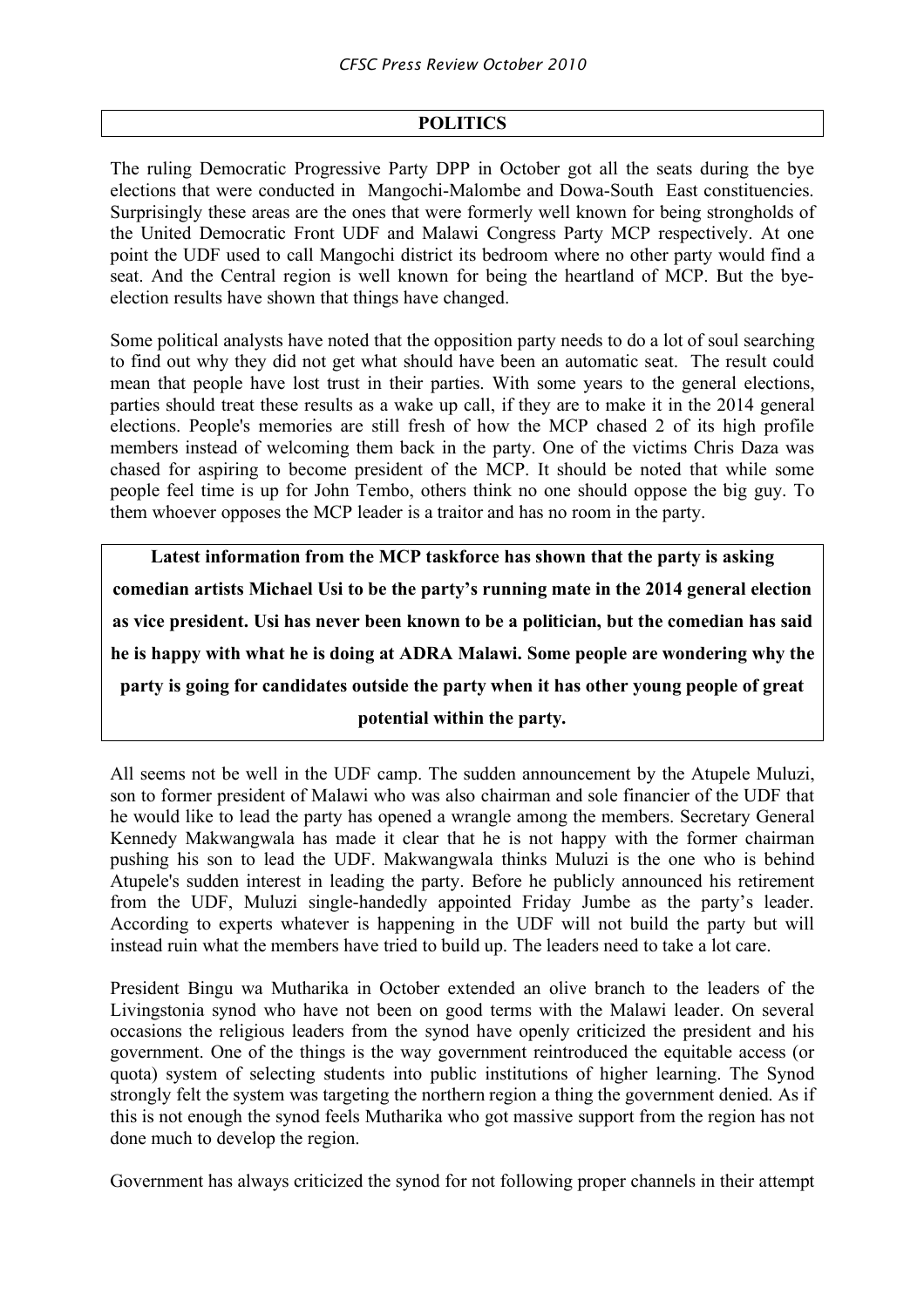to address the issues. Mutharika and the synod have not yet met to iron out their differences but observers have commended the president for his efforts. Meanwhile the synod has written the president to ask for what will be on the agenda of the proposed meeting and the venue.

After dropping them form the cabinet President Bingu wa Mutharika removed Goodall Gondwe and Khumbo Kachali from their leadership positions in the National assembly. Mutharika has since appointed Dr.George Chaponda as the leader of the House and Dr Ken Lipenga as his deputy. The new Chief Whip is Vuwa Kaunda and Anna Kachikho still remains his deputy.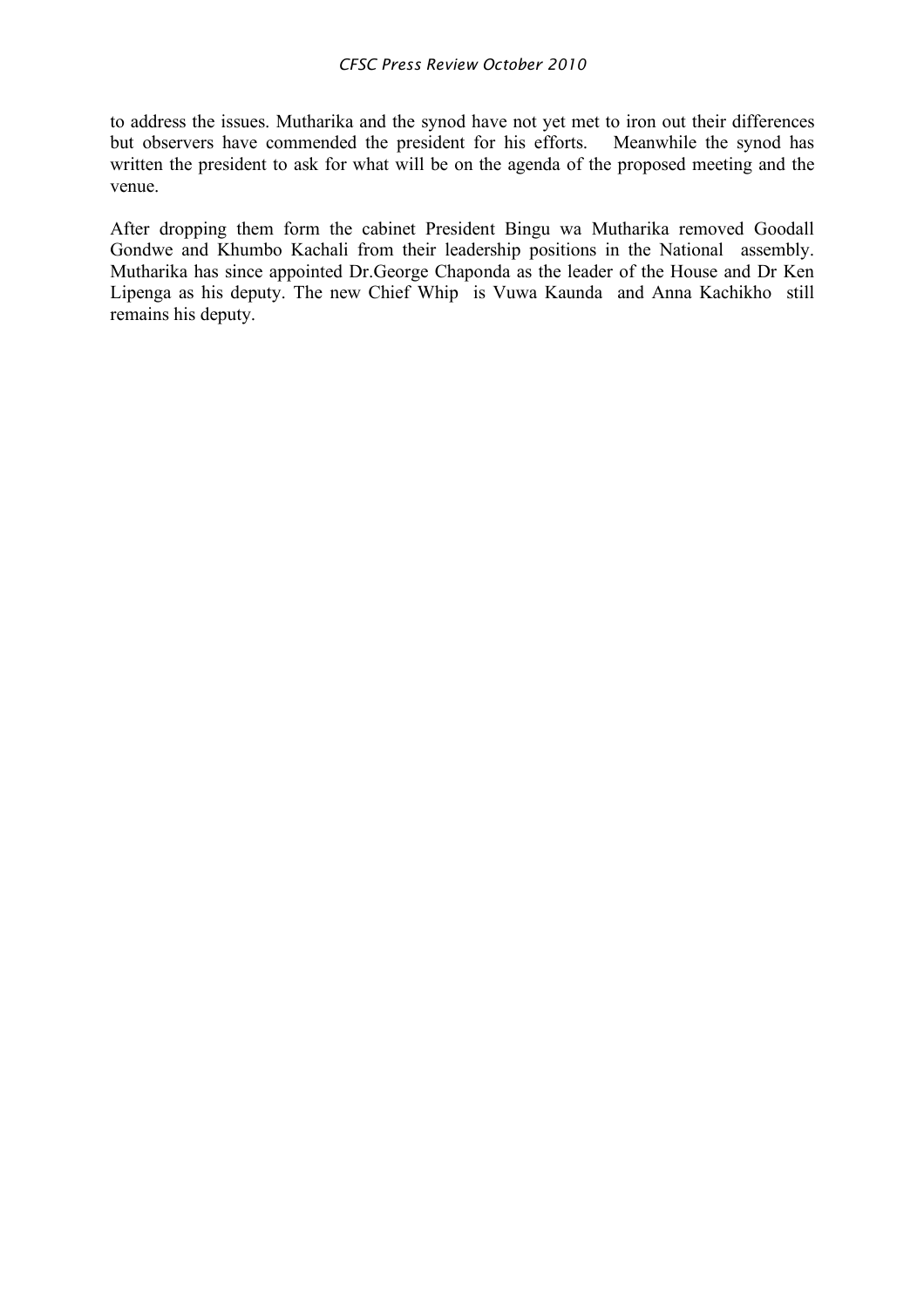## **ECONOMY**

People living in the cities continued to experience fuel shortages in the month of October. This is still raising a lot of questions among Malawians especially business people who rely on forex to import raw material. Surprisingly this is the tobacco season and again the sales of Uranium should have meant more forex in circulation. Even the opposition parties have asked government and its leadership to explain the shortage. But in his defence newly appointed presidential spokesperson Dr Hetherwick Ntaba replied by saying government does not make forex. But some people who are not economists have attributed the shortage of forex to the numerous foreign trips of the president.

Reacting to the issues of forex shortage president Bingu wa Mutharika assigned his newly appointed members of the national advisory council whose chairperson is the president's brother Peter Mutharika on a strategic planning exercise to solve the issue. So far there has not been any good explanation that Mutharika has given on the shortage of forex. Some time ago he just accused some foreigners of siphoning forex.

Meanwhile some observers have noted that the current fuel shortage could also cause price hikes for some goods and services. Economists Association of Malawi, ECAMA has noted that if this trend continues there are likely going to be increases in prices of commodities. For instance the fuel shortage will pose a great threat to transporters who import raw materials as a result there is going to be less production resulting in low supply. Therefore traders will be left with no option but to increase the prices of their goods.

Finally after so much talk and publicity government launched the Nsanje World Inland Port. Although there were some doubting Thomases the project has shaped up and the first phase is now over. In October the port was launched in the presence of Zambian and Zimbabwean leaders Dr Rupiah Banda and Dr Robert Mugabe. It is still not clear as to why Mozambique stayed away from the launch, which even the African Union Commissioner Jean Ping attended. Prices of some goods like fertilizers are going to be cheaper if the port becomes fully functional. Other reports have shown that there has been an on going blame game between Mozambique and Malawi officials. On their part Mozambique says they were not invited to the function but Malawi insists they did. It is not known who is telling the truth.

The decision by the World Health Organization WHO to ban production of burley tobacco is a shock to many. Tobacco is called Malawi's green gold because more than 60 percent of Malawi's foreign exchange comes from tobacco. The tobacco industry also helps the nation in employing a lot of people. Now the revelation that burley tobacco will be banned puts Malawi at a disadvantage. To date there is no other crop that is seen to be a replacement of the gold leaf. At present there is less demand for tobacco in the world as a number of countries are engaged successfully in the anti smoking campaign.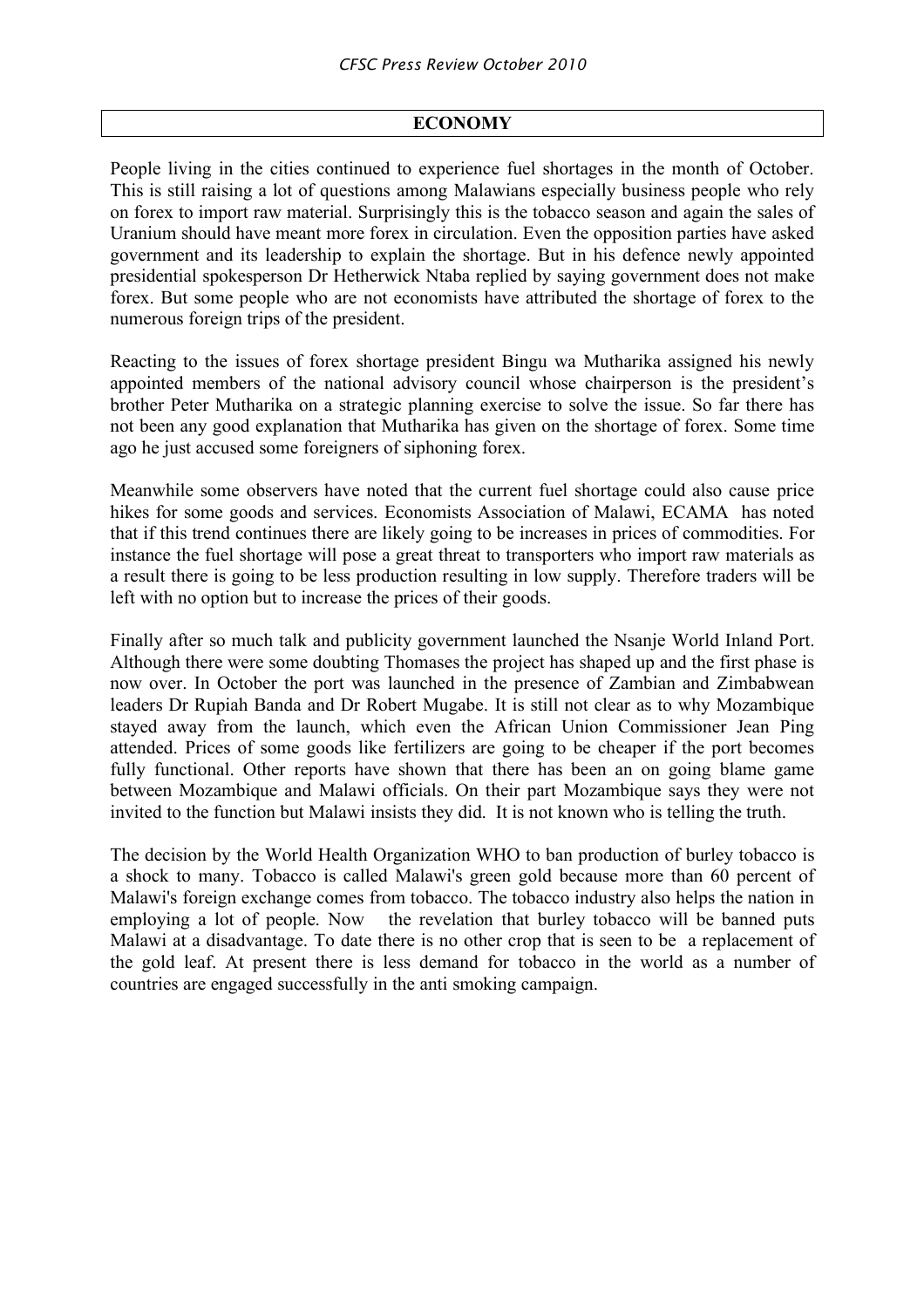## **FOOD SECURITY**

Distribution of the national farm input program started in the month of October. The exercise, which started about five years ago, has been facing a lot of criticism from both the opposition parties and independent observers. Experience has shown that the distribution of fertilizer subsidy is never short of controversy. The Ministry of Agriculture has on several occasions been accused of not running the programme properly. There have been reports of theft and late delivery of fertilizer. Some reports have indicated that the whole exercise is politicized because those that are seen to be in the opposition parties have problems to get a coupon. As the distribution started in October people can only hope that the ministry responsible has already taken care of the problems and that this year's programme will meet people's expectations.

Some observers have noted that there is need to give subsidized fertilizer to other nutritious crops. At present the target is maize, which is the staple food of Malawi. The Irish government, which is one of the financiers of the subsidy programme, has noted that other nutritious food crops need to be on the subsidy programme.

While some donors are of the view that more crops should be added on the subsidy programme, others would like the Malawi Government to find ways of stopping the programme. The United Kingdom's *Department of International Development DFID* has advised the Malawi nation to think of ways of putting the subsidy programme to an end. Although *DFID* is not spelling it out as to when Malawi should stop the subsidies, the writing is on the wall that they are not in favour of the subsidy to be continued without end. President Bingu wa Mutharika at a United Nations summit on the review of the *Millennium Development Goals MDGs* told the meeting recently that even with or without donors he will continue with the subsidies.

Evidence has shown that the subsidy programme gets a big chunk of the agricultural national budget. The price of subsidised fertilizer is still at K500/ 50 kilogram bag. It should be noted that some civil society groups proposed that the price of the 50mkg bag should be raised to K1000.000.

Meanwhile some farmers have pleaded with government that the subsidy programme should be there for ever. The farmers feel because of the success story on food security, they should not stop the subsidy programme. But experts have always warned that the extended use of fertilizers is not good for the soil because it erodes the soil off its natural nutrients.

As the world was reviewing the *MDGs*, Malawi seems to have done well in achieving the goal on food security. To this extent president Bingu wa Mutharika shared with the world his vision of making Africa its food basket. Mutharika further noted that this can only be achieved with subsidies and a lot of machines and equipment for irrigation.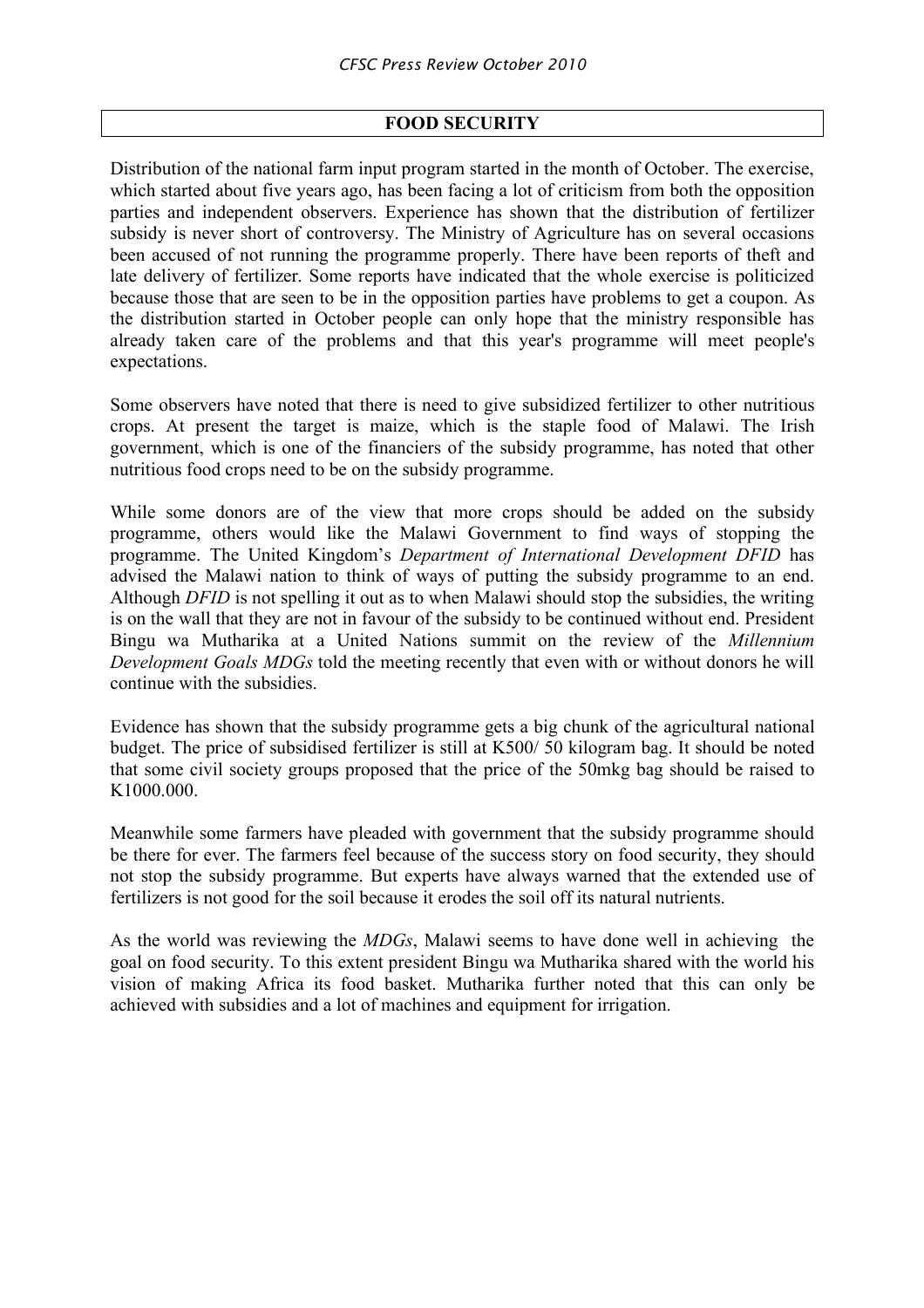# **CIVIL SOCIETY AND RELIGIOUS GROUPS**

Transparency International an organisation that monitors governance and the way countries are fairing in handling corruption in October announced that Malawi is improving. Recent findings by the international organisation have disclosed that Malawi has performed better this year. But some observers have said the recent release does not reflect what is really on the ground. Corruption cases are the order of the day for some Malawians who are reported to have gained a lot of wealth through such malpractices. Others have actually questioned and wondered if at all Malawi is cleaner this year in terms of corruption.

Just recently the *Anti-Corruption Bureau ACB* announced that so many chiefs are involved in corrupt practices. The other group is that of police officers. The traditional leaders use their powers in their daily work ot their own advantage.

The Non Governmental Organisation Coalition for Children's Rights in October condemned the shooting of a 16-year-old boy in Lilongwe. Press reports have disclosed that Police shot the boy with two bullets for suspecting that he had stolen K20,000.00 from a minibus driver. Memories are still fresh of how police have fired bullets that have ended up killing innocent children. People will live to remember how a trigger happy policeman shot young Epithania Bonjesi who sat on the veranda of her house in Chilobwe in Blantyre several years ago.

Press reports in the month under review have disclosed that Malawi needs to do a lot in reporting on human rights. The African Commission on People and Human Rights has disclosed that Malawi has not been submitting its reports on human rights making it difficult for the commission to asses the country. Reports have shown that rights of prisoners are being violated because of the abuses that happen to the prisoners including severe congestion. The commission has since asked Malawi to do better by replacing Zomba Maximum Prison.

The *Catholic Commission for Justice and Peace CCJP* in October launched its findings in the way the National Assembly conducted business since 2009. In a survey it conducted, the commission notes that MPs are failing in their duties as overseers. Some legislators have faulted the composition of the house at present where the majority is on the government side. This scenario has made it difficult for the opposition to effectively debate on any issues while the ruling party just agrees to all government proposals.

The Catholic Church on the very last day of the month of October read a pastoral letter in all its churches throughout the country. The letter which is entitled 'Reading the signs of times' touches on the successes of the present developments, abuse of the vice president and the attacks on the media. This is the 20th pastoral letter that the Catholic Bishops have written since the 1992 Living in Faith which led to the downfall of Late Dr Hastings Banda.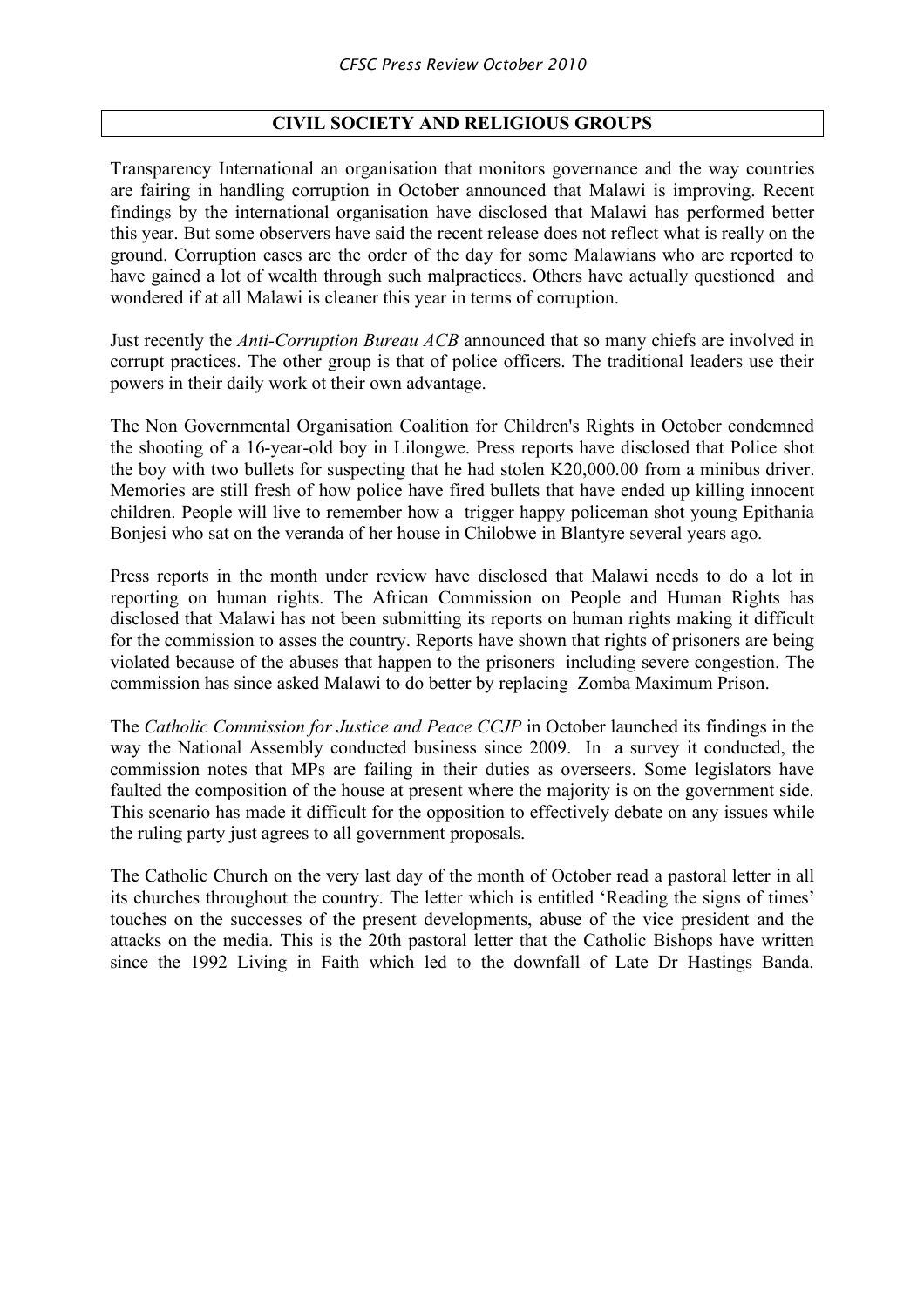# **SOCIAL AND CULTURAL LIVES**

The gods have smiled on Agness Misolo a woman from Mulanje who made headlines last year for giving birth to a stone baby. This time around Misolo is a proud mother of a baby boy. Misolo became an overnight celebrity after it was reported that she had given birth to a 'stone baby'. She was all over the newspapers and television and people called her the stone baby mother.

October is the month of some cultural festivals in Malawi. It all started with the Ngonis from Mzimba who celebrated Umtheto at Hora Mountain in Mzimba. Ngonis from all walks of life were at Hora where they joined Inkosi ya Makosi M'mbelwa IV. President Bingu wa Mutharika was also in attendance.

Later in the month the Lhomwes also commemorated three years of Mulhako wa Alhomwe at their headquarters at Chonde in Mulanje. President Bingu wa Mutharika, a Lhomwe himself, but also the patron of the cultural event attended the celebrations. Mutharika once again called upon people from different cultural backgrounds to live together in harmony. He also encouraged people to come up with associations aimed at preserving different cultures that exist in the country.

Some Chewa chiefs in October fell out of grace with the Chewa chief Kalonga Gawa Undi over their involvement in partisan politics. Paramount Chief Lundu in his outbursts said he does not recognize the Zambian based Gawa Undi because Malawi is not a kingdom. Even Traditional Authority Kaomba of Kasungu also shared the same sentiments. But it is good to note that Gawa Undi who recently attended the Mulhakho wa Alhomwe celebrations and Paramount Lundu have mended their relationship.

The military in Malawi is well known for discipline and good behaviour. But the news that three soldiers sold their uniform and badges to an ordinary person is deplorable. One would have expected the soldiers to shun from such kind of trade but the reports show that the people who bought the uniforms were using them in roadblocks. Unfortunately the buyers were caught with an illegal drug ( Marijuana). Perhaps the arrest of the three soldiers would serve as a lesson to some who might want to ply the same trade.

The society woke up to some strange news of two couples in Zomba. The two men are reported to have swapped wives and are all living happily with their new spouses. This is the first time that the media has reported such a story. In Malawian culture such occurrences are better kept a secret, but the men defied all odds by making it known that they have done this much to the displeasure of the traditional leaders in the area. It is not known whether this is the only case in Malawi because in many circumstances these issues are not reported in the press.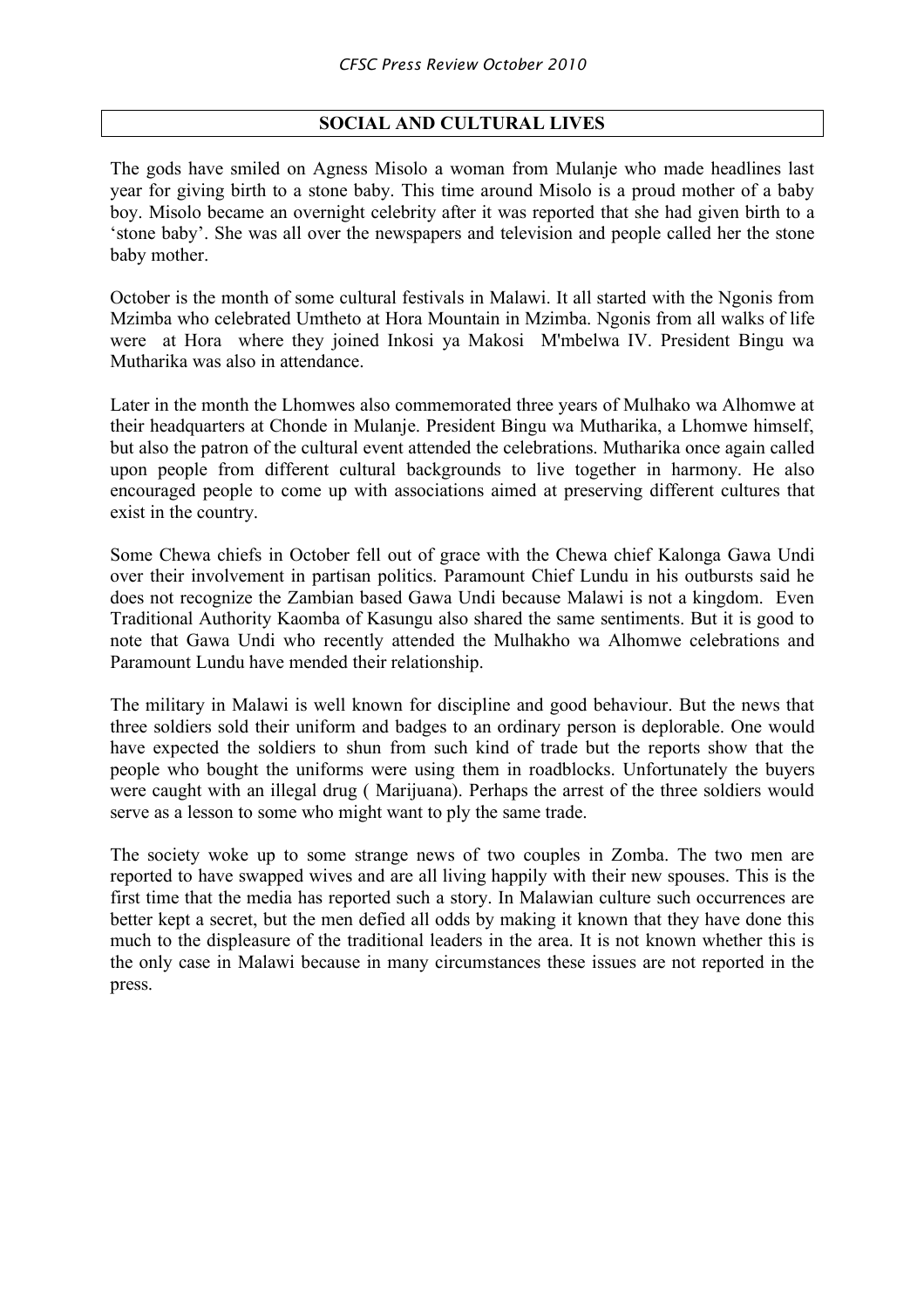### **EDUCATION**

The dust is refusing to settle around the issues of teachers' hardship allowances. Ever since the issue of hardship allowances came up it has created a lot of controversy between the teachers and the ministry. Since finance minister Ken Kandodo announced in the national assembly that teachers living in the rural areas would be getting K5000.00 hardship allowances a lot has been said and debated on. The first to complain were teachers in the urban areas who felt they equally deserve the hardship allowances. As if this were not enough the ministry came up with another way of dealing with the allowances and disclosed that teachers living in the rural areas but at trading centers would not be getting the allowances.

Just recently the ministry again told the teachers that even in the very same rural areas some schools have good structures and as such would not qualify for the hardship allowances. This latest announcement has not pleased leaders of the Teachers Union of Malawi who have said the new system of choosing who should benefit from the hardship allowances is discriminatory. One can only hope that all the grievances will be looked into and dealt with once and for all.

Teachers the world over commemorated the World Teachers Day in October. As Malawi was celebrating this day a number of issues came up one of which is the shortage of teachers in Malawi. Figures have shown that in the rural areas the situation is worse because there are a few teachers and enrollment of pupils is very high. Meanwhile reports have shown that government is trying its best to deal away with the shortage of teachers.

In what can be best described as a comedy, the university council of Malawi raised the fees of University of Malawi students only to have their decision reversed some days later. It cannot be easily said in normal words what exactly happened for the council to come up with the fees hikes because President Bingu wa Mutharika who is the chancellor of UNIMA stopped the council from effecting the changes despite the fact that they had already communicated to the nation. It is not known whether the council consulted with the chancellor before making the announcement.

The ministry of education in October continued with its inspection of schools where it ended up closing 30 private schools. The exercise, which has been going on for some time, is aimed at improving the standards of education. Some schools with substandard infrastructure have been closed during the exercise. Another issue that the ministry looks at is the availability of teachers and laboratories. Perhaps this exercise will indeed go a long way to improve the ever-plummeting standards of education.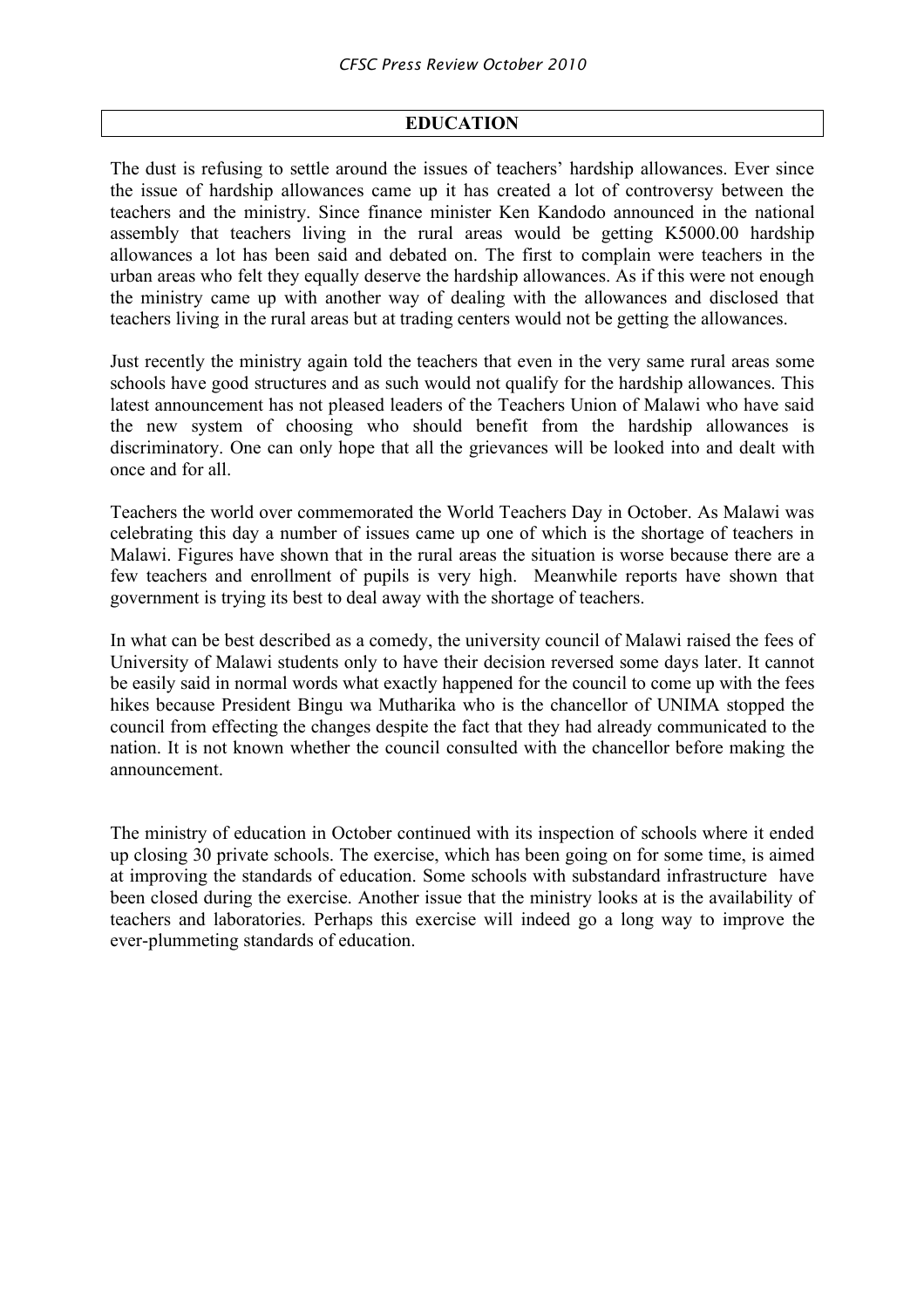### **HEALTH**

Press reports on health carried the same old story of drug theft at the *Central Medical Stores CMS*. Not only are theft reports embarrassing but they also dent the image of the people who are responsible for the drugs some of which are very expensive. It was reported in October that the problem at the *CMS* is not only theft of drugs but also shortages and lack of accountability. To add salt to the injury, the group of donors that assist Malawi in the health sector, which includes funding for the purchase of the drugs, are aware of the situation at *CMS*. Against this background the Health donor group have since asked authorities to turn the *CMS* into a public trust.

The news about *Traditional Birth Attendants TBAs* received massive media coverage in the month under review. After banning them for some time President Bingu wa Murtharika announced that the *TBAs* should still be used in the country. This development has pleased some members of the medical profession who have backed the president's decision. At the same time other experts are not for the resurrection of the *TBAs.* Mutharika announced that *TBAs* should not only be allowed to operate but also be supported. In some areas, which are very far from any health clinics, people prefer to visit the *TBAs* for deliveries. But statistics show that a number of women die due to complications and the *TBAs* are some times not hygienic leaving the mother and newly born babies more vulnerable to any diseases.

Still on the same topic some experts are of the view that the TBAs should not be brought back into the system at all costs. On the local scene the Association of Obstetrician and Gynecologists are of the view that having the TBAs back will only slow down the progress on reduction of maternal deaths. A regional body on health called East Central and southern Africa Health Community share the same view with the local organization.

The media in October disclosed that there is not much that has been done in the proposed HIV/AIDs bill. At present government is reported to have delayed the bill to give room for more consultations. Reports have indicated that the bill has sections that will make room for compulsory HIV testing for people who wear uniforms like the Police and the Army. At the same time commercial sex workers would also be going through mandatory HIV/AIDS testing. It should be noted that some months ago sex workers took a petition to the minister of gender over the HIV/AIDS bill, which they said was targeting them. HIV/AIDS still remains a thorny issue for many Malawians because Aids issues for many is still better kept secret.

As the world was reviewing progress on the *Millennium Development Goals MDGs*, it is good to know that Malawi and other countries have made strides in achieving goals number four and five. Goal number four is on the reduction of child mortality rate. Reports have shown that while Malawi is trying all it can to achieve this goal by 2015 the country needs to do a lot more to realise these goals. But all is not lost because there is hope that the goals will be achieved.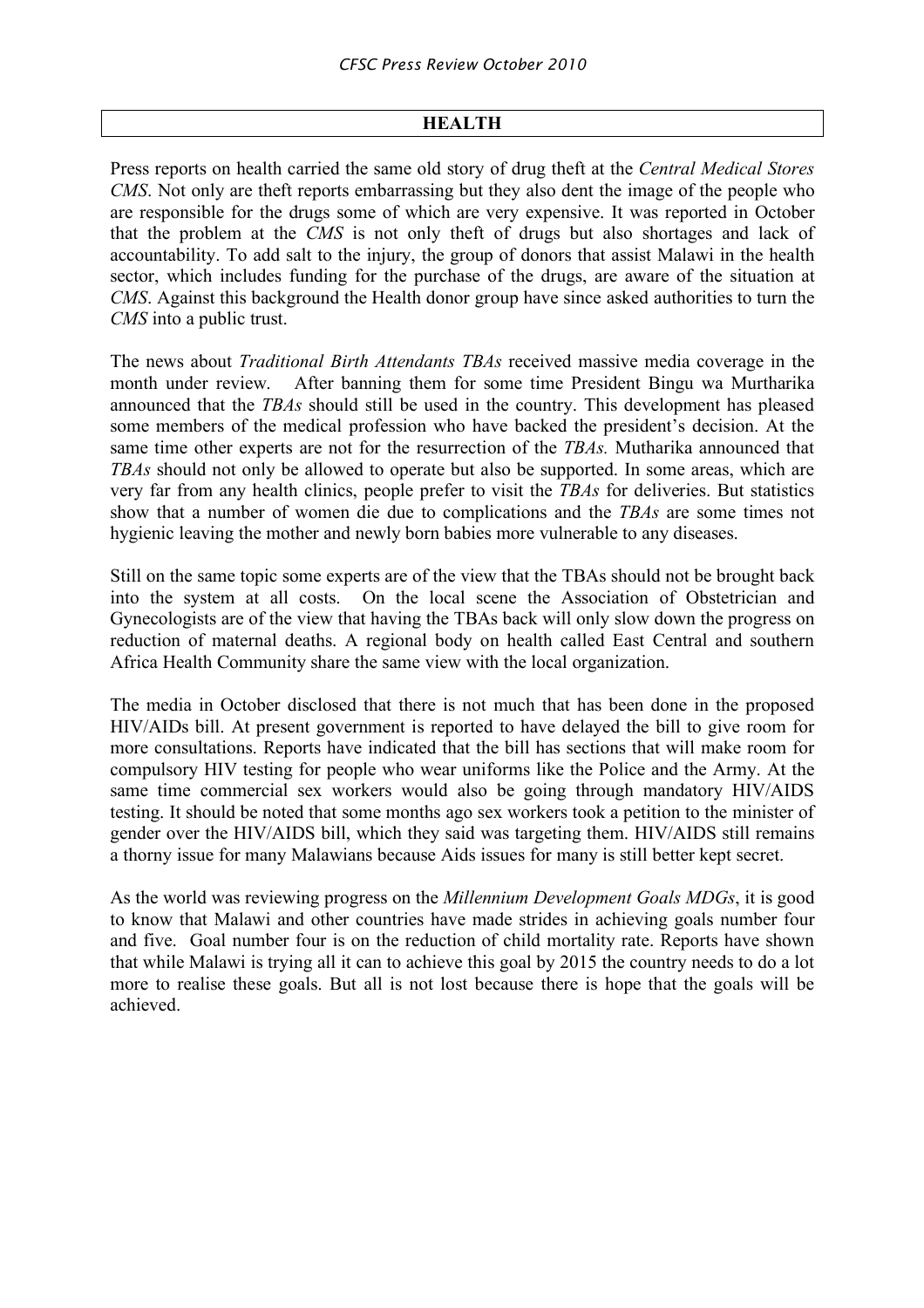#### **ENVIRONMENT**

The resolution by the *SADC* region to ban and close all markets for illegal environmental products is a welcome development. There is going to be tough and thorough checking in all the borders in the whole *SADC* region. This is good news because it will minimize imports on any products that cause damage to the environment. In Malawi imports on second hand fridges and air conditioners that have ozone-depleting substances were banned some years ago. But evidence has shown that some business people find their way through the porous borders. But there is now hope that this will be dealt with once and for all because of this agreement by all SADC countries.

Press reports on the environment have shown that women are also feeling the pinch because of deforestation. It is reported that in some areas women have to travel long distances to look for firewood. In Malawi women are mainly responsible for looking after the home and when there is no water and food they feel the pinch more than men because they have to face the children and explain why the situation is like that. Some women in Mlonyeni's area in Mchinji cook once a day because of shortage of firewood. This is the case because people were involved in wanton cutting down of trees.

Some experts on the environment have noted that Africans should stop getting worried about the annual floods. The experts feel it is now time for Africa to stop having worries over flooding waters but instead they should use them to their benefit. The floods could help countries achieve food security if rice is planted in flooded waters. A number of areas in Africa experience floods every year because of environmental degradation that has taken place in recent years. It is not only in Malawi where deforestation has contributed to silting in rivers and flooding but in other African countries as well. In this regard a Malawian Bioscientist wants the flooded waters to be put to good use.

Memories are still fresh of how some environmental civil society organizations volunteered to do a clean up exercise in the Mudi River in the city of Blantyre. It is not a strange thing to see a lot of waste in rivers in Malawi. Even industries dump their waste in rivers. Perhaps it is now time we took care of our rivers because if we all relax we shall end up having no clean water in the rivers.